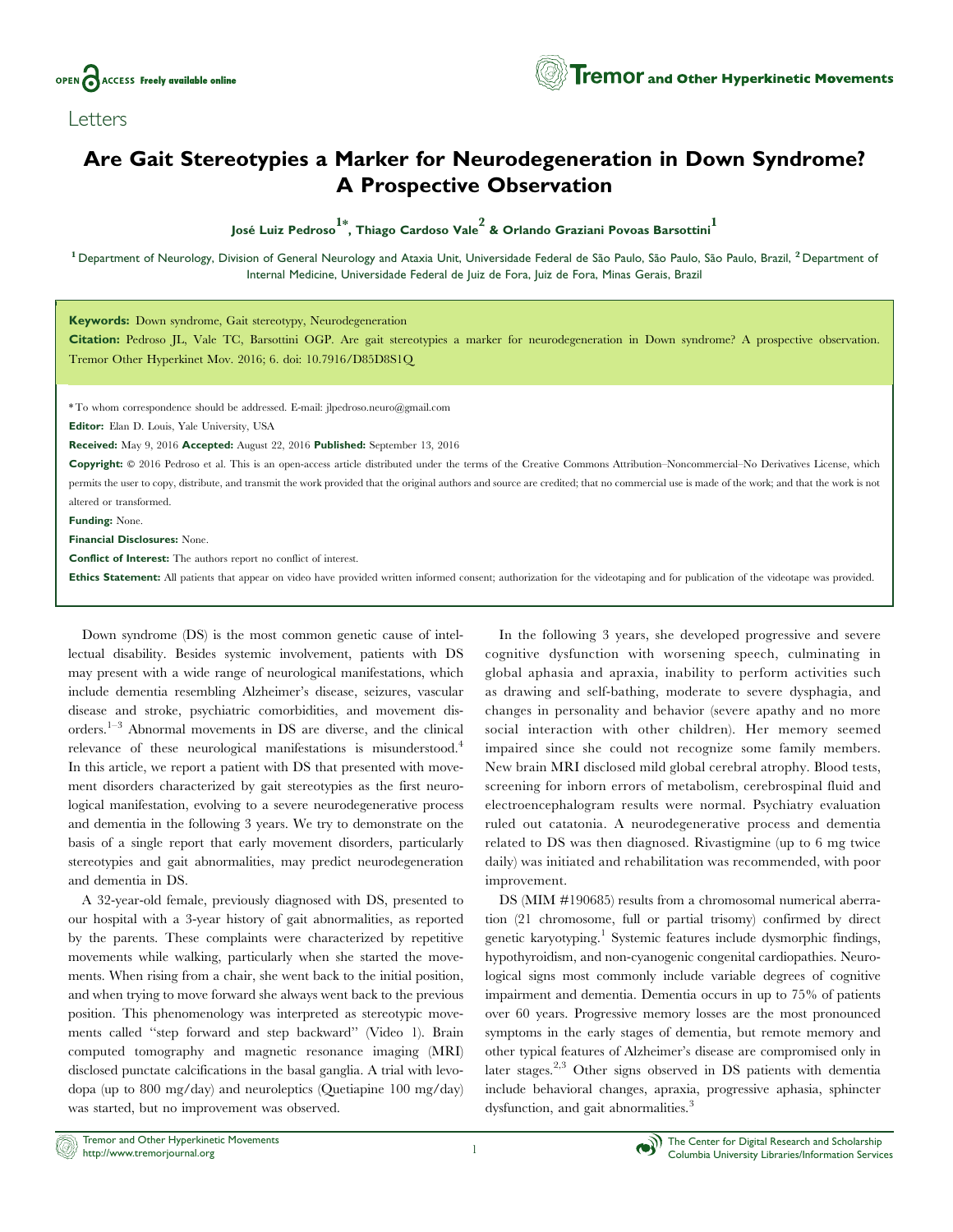

Video 1. Marked Gait Stereotypies. When rising from a chair, she went back to the initial position, and when trying to move forward, she always went back to the previous position. This phenomenology was interpreted as stereotypic movements called ''step forward and step back.''

When dementia emerges in younger individuals (aged 30–40 years) with DS, it often initially manifests as changes in behavior and personality, including onset of apathy, increasing impulsivity, and executive dysfunction.4,5 Our patient had memory impairment, personality and behavioral changes, and also executive dysfunction. Prasher<sup>6</sup> described mental deterioration, slowing, confusion, reduced output of speech, and deterioration in gait and personality change as the common early symptoms of dementia among adults with DS.

Abnormal involuntary movements in DS are variable and common, but may be misdiagnosed. The main movement disorders observed in DS include dyskinesia, akathisia, parkinsonism, and stereotypies. Dyskinesia, particularly orofacial dyskinesia, is the most common form of abnormal movements in DS patients. Parkinsonism is unusual, and basal ganglia calcification may play a role in this condition.

Interestingly, several types of stereotypies may be observed in DS; the most common are truncal rocking, repetitive waving of fingers in front of the eyes, and rubbing hands together or on the trunk.<sup>7</sup>

Stereotypies were considered in our patient since this phenomenology was characterized by non-functioning and purposeless repetitive movements that interfered with normal activities.<sup>8</sup> Stereotypies in DS should be differentiated from tics, obsessional slowness, and freezing of gait. Unlike tics, stereotypic movements tend to be longer and more likely to be stimulated by excitement and do not cause annoyance to those who suffer from them. Tics display a peculiar variability over time and there are accompanying sensory phenomena consisting of premonitory urges and somatic hypersensitivity.<sup>9</sup> Obsessional slowness is characterized by long hours of engagement in usual daily activities, such as bathing, dressing, and eating. It is a type of severe ritualistic behavior. Motor slowness with poverty of movement and a history of obsessive–compulsive symptoms are characteristic. Poor speech production, bizarre postures, mannerisms, echophenomena, and oculogyric tics are also noted in these patients.<sup>10,11</sup> Freezing of gait is a common and disabling symptom in patients with parkinsonism, characterized by sudden and brief episodes of inability to produce effective forward stepping. These episodes typically occur during gait initiation or turning.<sup>12</sup> It is not frequently described in patients with Down's syndrome. Other abnormal motor behaviors such as mannerisms, paroxysmal dyskinesia, and akathisia were ruled out.

The precise neuroanatomical localization for motor stereotypies is unknown. Some data suggest that these abnormal behaviors may involve neural circuits interconnecting the neocortex with the striatum and areas of the basal ganglia. Several lines of evidence support a neurobiological basis for stereotypies, including a correlation with severity of autism and cognitive impairment, but not in DS.<sup>5</sup> Stereotypies are usually associated with mutism in DS, as in this case.<sup>7</sup>

There are no reliable clinical markers to predict dementia in DS, although some reports have correlated early motor disturbances with subsequent cognitive decline and mutism.<sup>3,7</sup> These data have demonstrated a correlation between severe intellectual impairment in DS and movement disorders, especially dyskinesias and motor stereotypies.<sup>7</sup>

In conclusion, this prospective report demonstrates that movement disorders in DS, particularly gait stereotypies, may predict cognitive decline and may be the first neurological manifestation of the neurodegenerative process. Although there is no effective treatment to avoid brain degeneration in DS patients, neurologists must be aware of this phenomenology as a possible marker for the early stages of dementia, and a closer follow-up might be relevant. It is possible that mild motor manifestation may be misdiagnosed by parents and doctors. Future studies with more patients will be valuable to reinforce this single case report.

## **References**

1. Hwang SW, Jea A. A review of the neurological and neurosurgical implications of Down syndrome in children. Clin Pediatr (Phila) 2013;52: 845–856. doi: [10.1177/0009922813493833.](http://dx.doi.org/10.1177/0009922813493833)

2. Benejam B. Dementia symptoms in Down syndrome. Int Med  $\tilde{\jmath}$  Down Syndr 2009;13:18–21. doi: [10.1016/S2171-9748\(09\)70018-2.](http://dx.doi.org/10.1016/S2171-9748(09)70018-2)